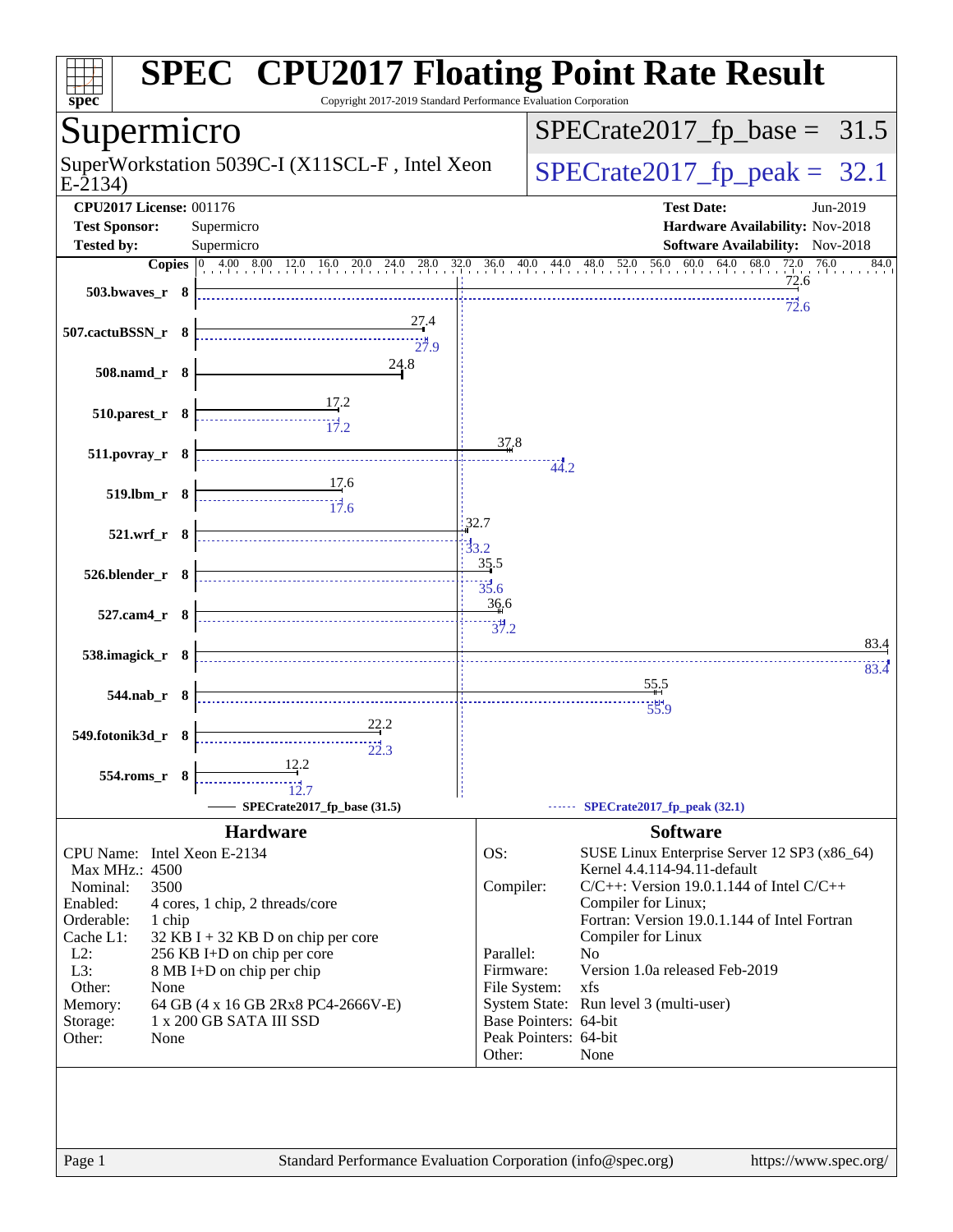

Copyright 2017-2019 Standard Performance Evaluation Corporation

## Supermicro

E-2134) SuperWorkstation 5039C-I (X11SCL-F, Intel Xeon  $\big|$  [SPECrate2017\\_fp\\_peak =](http://www.spec.org/auto/cpu2017/Docs/result-fields.html#SPECrate2017fppeak) 32.1

 $SPECTate2017_fp\_base = 31.5$ 

**[CPU2017 License:](http://www.spec.org/auto/cpu2017/Docs/result-fields.html#CPU2017License)** 001176 **[Test Date:](http://www.spec.org/auto/cpu2017/Docs/result-fields.html#TestDate)** Jun-2019

**[Test Sponsor:](http://www.spec.org/auto/cpu2017/Docs/result-fields.html#TestSponsor)** Supermicro **[Hardware Availability:](http://www.spec.org/auto/cpu2017/Docs/result-fields.html#HardwareAvailability)** Nov-2018

**[Tested by:](http://www.spec.org/auto/cpu2017/Docs/result-fields.html#Testedby)** Supermicro **Supermicro [Software Availability:](http://www.spec.org/auto/cpu2017/Docs/result-fields.html#SoftwareAvailability)** Nov-2018

#### **[Results Table](http://www.spec.org/auto/cpu2017/Docs/result-fields.html#ResultsTable)**

| <b>Base</b>                       |               |                |       |                | <b>Peak</b> |                |       |               |                |              |                |              |                |              |
|-----------------------------------|---------------|----------------|-------|----------------|-------------|----------------|-------|---------------|----------------|--------------|----------------|--------------|----------------|--------------|
| <b>Benchmark</b>                  | <b>Copies</b> | <b>Seconds</b> | Ratio | <b>Seconds</b> | Ratio       | <b>Seconds</b> | Ratio | <b>Copies</b> | <b>Seconds</b> | <b>Ratio</b> | <b>Seconds</b> | <b>Ratio</b> | <b>Seconds</b> | <b>Ratio</b> |
| 503.bwayes r                      | 8             | 1105           | 72.6  | 1106           | 72.6        | 1105           | 72.6  | 8             | 1105           | 72.6         | 1106           | 72.6         | 1105           | 72.6         |
| 507.cactuBSSN r                   | 8             | 371            | 27.3  | 368            | 27.5        | 369            | 27.4  | 8             | 363            | 27.9         | 367            | 27.6         | 363            | 27.9         |
| $508$ .namd $r$                   | 8             | 304            | 25.0  | 307            | 24.8        | 306            | 24.8  | 8             | 304            | 25.0         | 307            | 24.8         | 306            | 24.8         |
| 510.parest_r                      | 8             | 1220           | 17.2  | 1222           | 17.1        | 1213           | 17.3  | 8             | 1212           | 17.3         | 1217           | 17.2         | 1217           | 17.2         |
| 511.povray_r                      | 8             | 490            | 38.1  | 497            | 37.6        | 494            | 37.8  | 8             | 421            | 44.4         | 422            | 44.2         | 423            | 44.2         |
| 519.1bm r                         | 8             | 479            | 17.6  | 479            | 17.6        | 479            | 17.6  | 8             | 479            | 17.6         | 479            | 17.6         | 479            | 17.6         |
| $521$ .wrf r                      | 8             | 553            | 32.4  | 547            | 32.8        | 548            | 32.7  | 8             | 542            | 33.1         | 540            | 33.2         | 540            | 33.2         |
| 526.blender r                     | 8             | 342            | 35.7  | 343            | 35.5        | 344            | 35.4  | 8             | 342            | 35.6         | 342            | 35.6         | 343            | 35.5         |
| $527$ .cam $4 \text{ r}$          | 8             | 382            | 36.6  | 379            | 36.9        | 383            | 36.5  | 8             | 377            | 37.2         | 376            | 37.2         | 381            | 36.7         |
| 538.imagick_r                     | 8             | 239            | 83.4  | 239            | 83.4        | 239            | 83.4  | 8             | 238            | 83.5         | 238            | 83.4         | 239            | 83.4         |
| $544$ .nab r                      | 8             | 244            | 55.2  | 243            | 55.5        | 240            | 56.2  | 8             | 241            | 55.9         | 243            | 55.4         | 239            | 56.3         |
| 549.fotonik3d r                   | 8             | 1401           | 22.3  | 1402           | 22,2        | 1402           | 22.2  | 8             | 1401           | 22.3         | 1401           | 22.3         | 1399           | 22.3         |
| $554$ .roms $r$                   | 8             | 1034           | 12.3  | 1041           | 12.2        | 1039           | 12.2  | 8             | 1003           | 12.7         | 1005           | 12.6         | 1005           | 12.7         |
| $SPECrate2017_fp\_base =$<br>31.5 |               |                |       |                |             |                |       |               |                |              |                |              |                |              |

**[SPECrate2017\\_fp\\_peak =](http://www.spec.org/auto/cpu2017/Docs/result-fields.html#SPECrate2017fppeak) 32.1**

Results appear in the [order in which they were run](http://www.spec.org/auto/cpu2017/Docs/result-fields.html#RunOrder). Bold underlined text [indicates a median measurement](http://www.spec.org/auto/cpu2017/Docs/result-fields.html#Median).

#### **[Submit Notes](http://www.spec.org/auto/cpu2017/Docs/result-fields.html#SubmitNotes)**

 The taskset mechanism was used to bind copies to processors. The config file option 'submit' was used to generate taskset commands to bind each copy to a specific processor. For details, please see the config file.

#### **[Operating System Notes](http://www.spec.org/auto/cpu2017/Docs/result-fields.html#OperatingSystemNotes)**

Stack size set to unlimited using "ulimit -s unlimited"

#### **[General Notes](http://www.spec.org/auto/cpu2017/Docs/result-fields.html#GeneralNotes)**

Environment variables set by runcpu before the start of the run: LD\_LIBRARY\_PATH = "/home/cpu2017/lib/intel64"

 Binaries compiled on a system with 1x Intel Core i9-7900X CPU + 32GB RAM memory using Redhat Enterprise Linux 7.5 Transparent Huge Pages enabled by default Prior to runcpu invocation Filesystem page cache synced and cleared with: sync; echo 3> /proc/sys/vm/drop\_caches

 Yes: The test sponsor attests, as of date of publication, that CVE-2017-5754 (Meltdown) is mitigated in the system as tested and documented.

**(Continued on next page)**

| Page 2 | Standard Performance Evaluation Corporation (info@spec.org) | https://www.spec.org/ |
|--------|-------------------------------------------------------------|-----------------------|
|--------|-------------------------------------------------------------|-----------------------|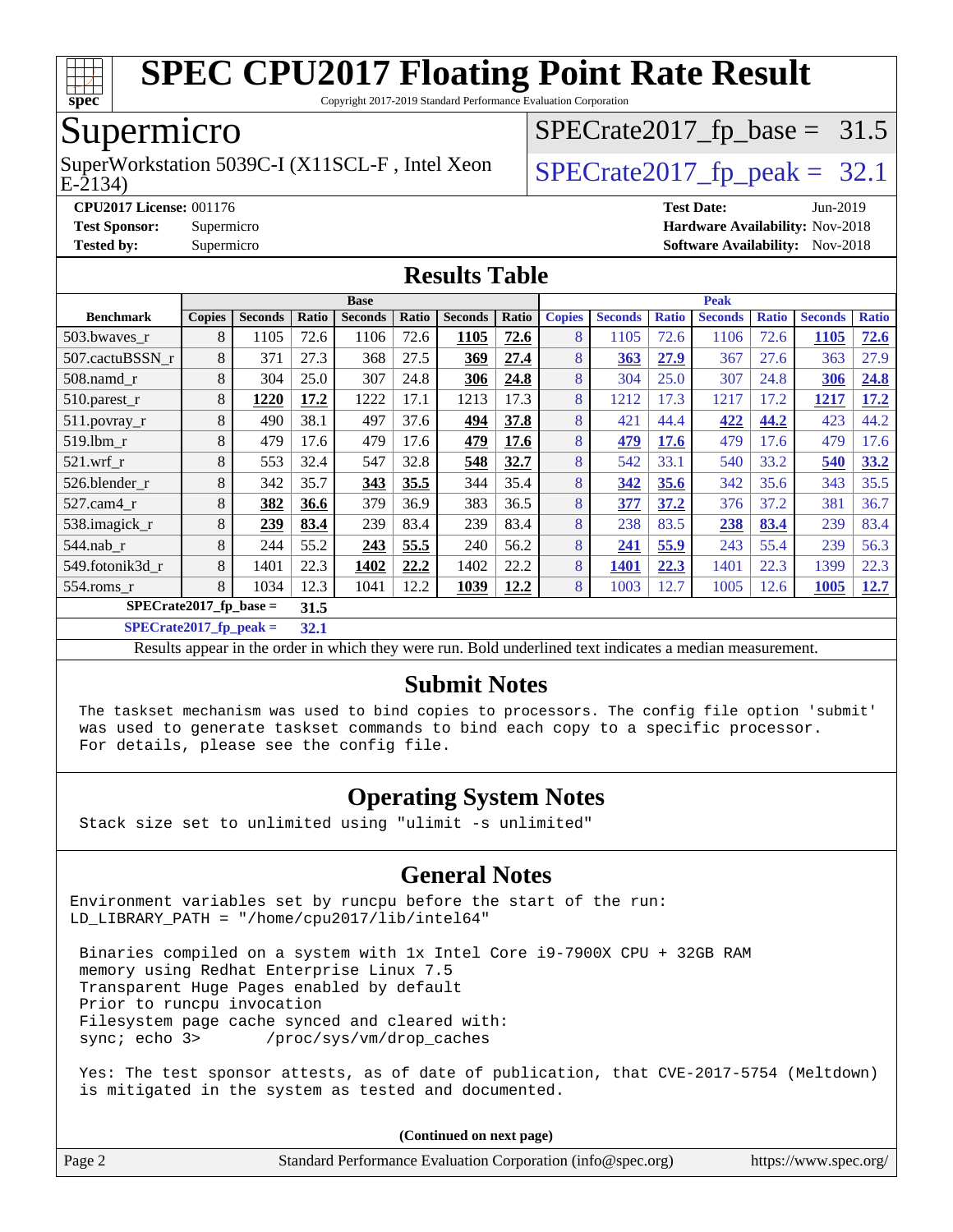

Copyright 2017-2019 Standard Performance Evaluation Corporation

### Supermicro

E-2134) SuperWorkstation 5039C-I (X11SCL-F, Intel Xeon  $\big|$  [SPECrate2017\\_fp\\_peak =](http://www.spec.org/auto/cpu2017/Docs/result-fields.html#SPECrate2017fppeak) 32.1

 $SPECTate2017_fp\_base = 31.5$ 

**[Tested by:](http://www.spec.org/auto/cpu2017/Docs/result-fields.html#Testedby)** Supermicro **[Software Availability:](http://www.spec.org/auto/cpu2017/Docs/result-fields.html#SoftwareAvailability)** Nov-2018

**[CPU2017 License:](http://www.spec.org/auto/cpu2017/Docs/result-fields.html#CPU2017License)** 001176 **[Test Date:](http://www.spec.org/auto/cpu2017/Docs/result-fields.html#TestDate)** Jun-2019 **[Test Sponsor:](http://www.spec.org/auto/cpu2017/Docs/result-fields.html#TestSponsor)** Supermicro **[Hardware Availability:](http://www.spec.org/auto/cpu2017/Docs/result-fields.html#HardwareAvailability)** Nov-2018

#### **[General Notes \(Continued\)](http://www.spec.org/auto/cpu2017/Docs/result-fields.html#GeneralNotes)**

 Yes: The test sponsor attests, as of date of publication, that CVE-2017-5753 (Spectre variant 1) is mitigated in the system as tested and documented. Yes: The test sponsor attests, as of date of publication, that CVE-2017-5715 (Spectre variant 2) is mitigated in the system as tested and documented.

#### **[Platform Notes](http://www.spec.org/auto/cpu2017/Docs/result-fields.html#PlatformNotes)**

Page 3 Standard Performance Evaluation Corporation [\(info@spec.org\)](mailto:info@spec.org) <https://www.spec.org/> Sysinfo program /home/cpu2017/bin/sysinfo Rev: r5974 of 2018-05-19 9bcde8f2999c33d61f64985e45859ea9 running on linux-65nv Fri Jun 14 18:42:07 2019 SUT (System Under Test) info as seen by some common utilities. For more information on this section, see <https://www.spec.org/cpu2017/Docs/config.html#sysinfo> From /proc/cpuinfo model name : Intel(R) Xeon(R) E-2134 CPU @ 3.50GHz 1 "physical id"s (chips) 8 "processors" cores, siblings (Caution: counting these is hw and system dependent. The following excerpts from /proc/cpuinfo might not be reliable. Use with caution.) cpu cores : 4 siblings : 8 physical 0: cores 0 1 2 3 From lscpu: Architecture: x86\_64 CPU op-mode(s): 32-bit, 64-bit Byte Order: Little Endian  $CPU(s):$  8 On-line CPU(s) list: 0-7 Thread(s) per core: 2 Core(s) per socket: 4  $Sockets(s):$  1 NUMA node(s): 1 Vendor ID: GenuineIntel CPU family: 6 Model: 158 Model name: Intel(R) Xeon(R) E-2134 CPU @ 3.50GHz Stepping: 10 CPU MHz: 4458.341<br>
CPU max MHz: 4500.0000  $CPU$  max  $MHz$ : CPU min MHz: 800.0000 BogoMIPS: 7004.22 Virtualization: VT-x L1d cache: 32K **(Continued on next page)**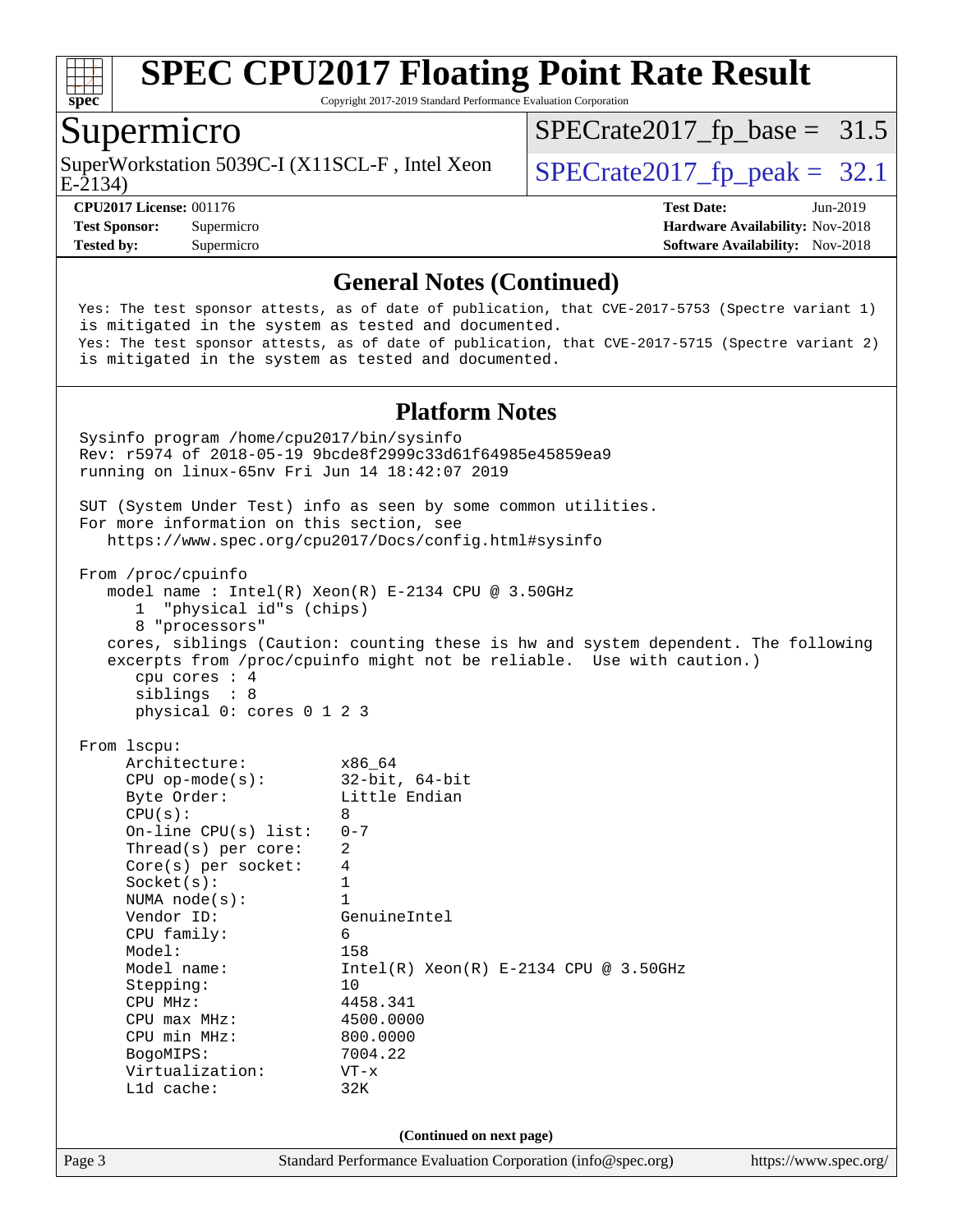

Copyright 2017-2019 Standard Performance Evaluation Corporation

#### Supermicro

E-2134) SuperWorkstation 5039C-I (X11SCL-F, Intel Xeon  $\big|$  [SPECrate2017\\_fp\\_peak =](http://www.spec.org/auto/cpu2017/Docs/result-fields.html#SPECrate2017fppeak) 32.1

 $SPECTate2017_fp\_base = 31.5$ 

**[Test Sponsor:](http://www.spec.org/auto/cpu2017/Docs/result-fields.html#TestSponsor)** Supermicro **[Hardware Availability:](http://www.spec.org/auto/cpu2017/Docs/result-fields.html#HardwareAvailability)** Nov-2018 **[Tested by:](http://www.spec.org/auto/cpu2017/Docs/result-fields.html#Testedby)** Supermicro **Supermicro [Software Availability:](http://www.spec.org/auto/cpu2017/Docs/result-fields.html#SoftwareAvailability)** Nov-2018

**[CPU2017 License:](http://www.spec.org/auto/cpu2017/Docs/result-fields.html#CPU2017License)** 001176 **[Test Date:](http://www.spec.org/auto/cpu2017/Docs/result-fields.html#TestDate)** Jun-2019

#### **[Platform Notes \(Continued\)](http://www.spec.org/auto/cpu2017/Docs/result-fields.html#PlatformNotes)**

L1i cache: 32K L2 cache: 256K L3 cache: 8192K NUMA node0 CPU(s): 0-7 Flags: fpu vme de pse tsc msr pae mce cx8 apic sep mtrr pge mca cmov

 pat pse36 clflush dts acpi mmx fxsr sse sse2 ss ht tm pbe syscall nx pdpe1gb rdtscp lm constant\_tsc art arch\_perfmon pebs bts rep\_good nopl xtopology nonstop\_tsc aperfmperf eagerfpu pni pclmulqdq dtes64 monitor ds\_cpl vmx smx est tm2 ssse3 sdbg fma cx16 xtpr pdcm pcid sse4\_1 sse4\_2 x2apic movbe popcnt tsc\_deadline\_timer aes xsave avx f16c rdrand lahf\_lm abm 3dnowprefetch ida arat epb invpcid\_single pln pts dtherm hwp hwp\_notify hwp\_act\_window hwp\_epp intel\_pt rsb\_ctxsw spec\_ctrl retpoline kaiser tpr\_shadow vnmi flexpriority ept vpid fsgsbase tsc\_adjust bmi1 hle avx2 smep bmi2 erms invpcid rtm mpx rdseed adx smap clflushopt xsaveopt xsavec xgetbv1

 /proc/cpuinfo cache data cache size : 8192 KB

#### From numactl --hardware WARNING: a numactl 'node' might or might not correspond to a physical chip.

 available: 1 nodes (0) node 0 cpus: 0 1 2 3 4 5 6 7 node 0 size: 64333 MB node 0 free: 54540 MB node distances: node 0

 From /proc/meminfo MemTotal: 65877388 kB HugePages\_Total: 0 Hugepagesize: 2048 kB

From /etc/\*release\* /etc/\*version\*

 SuSE-release: SUSE Linux Enterprise Server 12 (x86\_64)

VERSION = 12

0: 10

PATCHLEVEL = 3

 # This file is deprecated and will be removed in a future service pack or release. # Please check /etc/os-release for details about this release.

 os-release: NAME="SLES"

 VERSION="12-SP3" VERSION\_ID="12.3"

ANSI\_COLOR="0;32"

```
 PRETTY_NAME="SUSE Linux Enterprise Server 12 SP3"
 ID="sles"
```
CPE\_NAME="cpe:/o:suse:sles:12:sp3"

**(Continued on next page)**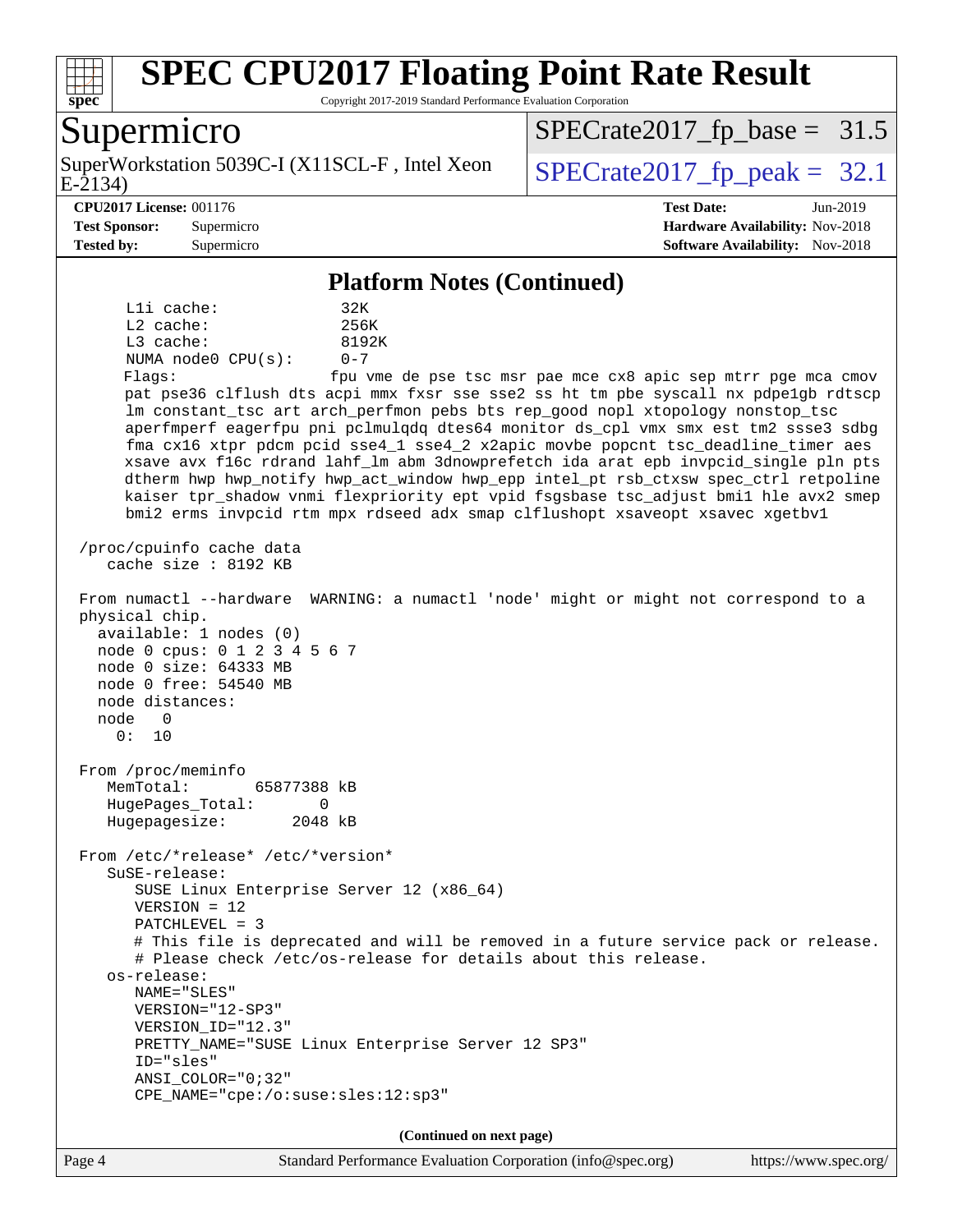

Copyright 2017-2019 Standard Performance Evaluation Corporation

#### Supermicro

SuperWorkstation 5039C-I (X11SCL-F, Intel Xeon  $\big|$  [SPECrate2017\\_fp\\_peak =](http://www.spec.org/auto/cpu2017/Docs/result-fields.html#SPECrate2017fppeak) 32.1

 $SPECTate2017_fp\_base = 31.5$ 

E-2134)

**[Tested by:](http://www.spec.org/auto/cpu2017/Docs/result-fields.html#Testedby)** Supermicro [Software Availability:](http://www.spec.org/auto/cpu2017/Docs/result-fields.html#SoftwareAvailability) Nov-2018

**[CPU2017 License:](http://www.spec.org/auto/cpu2017/Docs/result-fields.html#CPU2017License)** 001176 **[Test Date:](http://www.spec.org/auto/cpu2017/Docs/result-fields.html#TestDate)** Jun-2019

**[Test Sponsor:](http://www.spec.org/auto/cpu2017/Docs/result-fields.html#TestSponsor)** Supermicro **[Hardware Availability:](http://www.spec.org/auto/cpu2017/Docs/result-fields.html#HardwareAvailability)** Nov-2018

#### **[Platform Notes \(Continued\)](http://www.spec.org/auto/cpu2017/Docs/result-fields.html#PlatformNotes)**

uname -a:

 Linux linux-65nv 4.4.114-94.11-default #1 SMP Thu Feb 1 19:28:26 UTC 2018 (4309ff9) x86\_64 x86\_64 x86\_64 GNU/Linux

Kernel self-reported vulnerability status:

 CVE-2017-5754 (Meltdown): Mitigation: PTI CVE-2017-5753 (Spectre variant 1): Mitigation: Barriers CVE-2017-5715 (Spectre variant 2): Mitigation: IBRS+IBPB

run-level 3 Jun 14 12:08

 SPEC is set to: /home/cpu2017 Filesystem Type Size Used Avail Use% Mounted on /dev/sda3 xfs 145G 39G 106G 27% /home

 Additional information from dmidecode follows. WARNING: Use caution when you interpret this section. The 'dmidecode' program reads system data which is "intended to allow hardware to be accurately determined", but the intent may not be met, as there are frequent changes to hardware, firmware, and the "DMTF SMBIOS" standard. BIOS American Megatrends Inc. 1.0a 02/14/2019 Memory: 4x Micron 18ADF2G72AZ-2G6H1R 16 GB 2 rank 2667

(End of data from sysinfo program)

#### **[Compiler Version Notes](http://www.spec.org/auto/cpu2017/Docs/result-fields.html#CompilerVersionNotes)**

Page 5 Standard Performance Evaluation Corporation [\(info@spec.org\)](mailto:info@spec.org) <https://www.spec.org/> ============================================================================== CC 519.lbm\_r(base) 538.imagick\_r(base, peak) 544.nab\_r(base, peak) ------------------------------------------------------------------------------ Intel(R) C Intel(R) 64 Compiler for applications running on Intel(R)  $64$ , Version 19.0.1.144 Build 20181018 Copyright (C) 1985-2018 Intel Corporation. All rights reserved. ------------------------------------------------------------------------------ ============================================================================== CC 519.lbm\_r(peak) ------------------------------------------------------------------------------ Intel(R) C Intel(R) 64 Compiler for applications running on Intel(R)  $64$ , Version 19.0.1.144 Build 20181018 Copyright (C) 1985-2018 Intel Corporation. All rights reserved. ------------------------------------------------------------------------------ ============================================================================== **(Continued on next page)**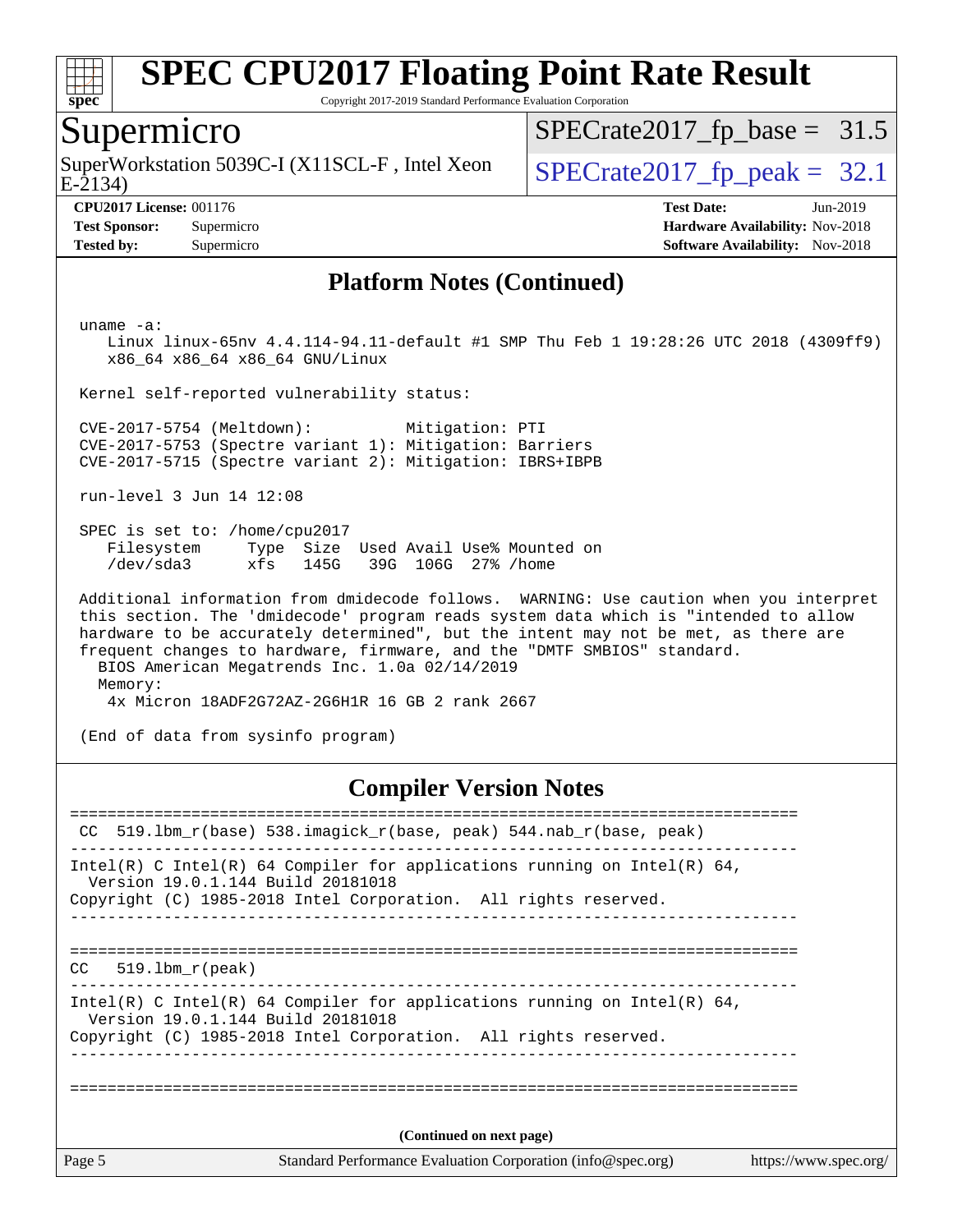

Copyright 2017-2019 Standard Performance Evaluation Corporation

## Supermicro

 $E-2134$ SuperWorkstation 5039C-I (X11SCL-F, Intel Xeon  $SPECrate2017_fp\_peak = 32.1$ 

 $SPECrate2017_fp\_base = 31.5$ 

**[CPU2017 License:](http://www.spec.org/auto/cpu2017/Docs/result-fields.html#CPU2017License)** 001176 **[Test Date:](http://www.spec.org/auto/cpu2017/Docs/result-fields.html#TestDate)** Jun-2019 **[Test Sponsor:](http://www.spec.org/auto/cpu2017/Docs/result-fields.html#TestSponsor)** Supermicro **[Hardware Availability:](http://www.spec.org/auto/cpu2017/Docs/result-fields.html#HardwareAvailability)** Nov-2018 **[Tested by:](http://www.spec.org/auto/cpu2017/Docs/result-fields.html#Testedby)** Supermicro **Supermicro [Software Availability:](http://www.spec.org/auto/cpu2017/Docs/result-fields.html#SoftwareAvailability)** Nov-2018

#### **[Compiler Version Notes \(Continued\)](http://www.spec.org/auto/cpu2017/Docs/result-fields.html#CompilerVersionNotes)**

| Standard Performance Evaluation Corporation (info@spec.org)<br>Page 6                                                                                                                                                                                                                                                                                                                                                                                  | https://www.spec.org/ |
|--------------------------------------------------------------------------------------------------------------------------------------------------------------------------------------------------------------------------------------------------------------------------------------------------------------------------------------------------------------------------------------------------------------------------------------------------------|-----------------------|
| (Continued on next page)                                                                                                                                                                                                                                                                                                                                                                                                                               |                       |
| Intel(R) C++ Intel(R) 64 Compiler for applications running on Intel(R) 64,<br>Version 19.0.1.144 Build 20181018<br>Copyright (C) 1985-2018 Intel Corporation. All rights reserved.<br>Intel(R) C Intel(R) 64 Compiler for applications running on Intel(R) 64,<br>Version 19.0.1.144 Build 20181018<br>Copyright (C) 1985-2018 Intel Corporation. All rights reserved.<br>$Intel(R)$ Fortran Intel(R) 64 Compiler for applications running on Intel(R) |                       |
| FC 507.cactuBSSN_r(base, peak)                                                                                                                                                                                                                                                                                                                                                                                                                         |                       |
| Copyright (C) 1985-2018 Intel Corporation. All rights reserved.                                                                                                                                                                                                                                                                                                                                                                                        |                       |
| Intel(R) $C++$ Intel(R) 64 Compiler for applications running on Intel(R) 64,<br>Version 19.0.1.144 Build 20181018<br>Copyright (C) 1985-2018 Intel Corporation. All rights reserved.<br>Intel(R) C Intel(R) 64 Compiler for applications running on Intel(R) 64,<br>Version 19.0.1.144 Build 20181018                                                                                                                                                  |                       |
| CC 511.povray_r(peak)                                                                                                                                                                                                                                                                                                                                                                                                                                  |                       |
| Copyright (C) 1985-2018 Intel Corporation. All rights reserved.                                                                                                                                                                                                                                                                                                                                                                                        |                       |
| Copyright (C) 1985-2018 Intel Corporation. All rights reserved.<br>Intel(R) C Intel(R) 64 Compiler for applications running on Intel(R) 64,<br>Version 19.0.1.144 Build 20181018                                                                                                                                                                                                                                                                       |                       |
| Intel(R) $C++$ Intel(R) 64 Compiler for applications running on Intel(R) 64,<br>Version 19.0.1.144 Build 20181018                                                                                                                                                                                                                                                                                                                                      |                       |
| CC 511.povray_r(base) 526.blender_r(base, peak)                                                                                                                                                                                                                                                                                                                                                                                                        |                       |
| Intel(R) $C++$ Intel(R) 64 Compiler for applications running on Intel(R) 64,<br>Version 19.0.1.144 Build 20181018<br>Copyright (C) 1985-2018 Intel Corporation. All rights reserved.                                                                                                                                                                                                                                                                   |                       |
| $CXXC 508.namd_r (peak)$                                                                                                                                                                                                                                                                                                                                                                                                                               |                       |
| _______________                                                                                                                                                                                                                                                                                                                                                                                                                                        |                       |
| Intel(R) $C++$ Intel(R) 64 Compiler for applications running on Intel(R) 64,<br>Version 19.0.1.144 Build 20181018<br>Copyright (C) 1985-2018 Intel Corporation. All rights reserved.                                                                                                                                                                                                                                                                   |                       |
| CXXC 508.namd_r(base) 510.parest_r(base, peak)                                                                                                                                                                                                                                                                                                                                                                                                         |                       |
|                                                                                                                                                                                                                                                                                                                                                                                                                                                        |                       |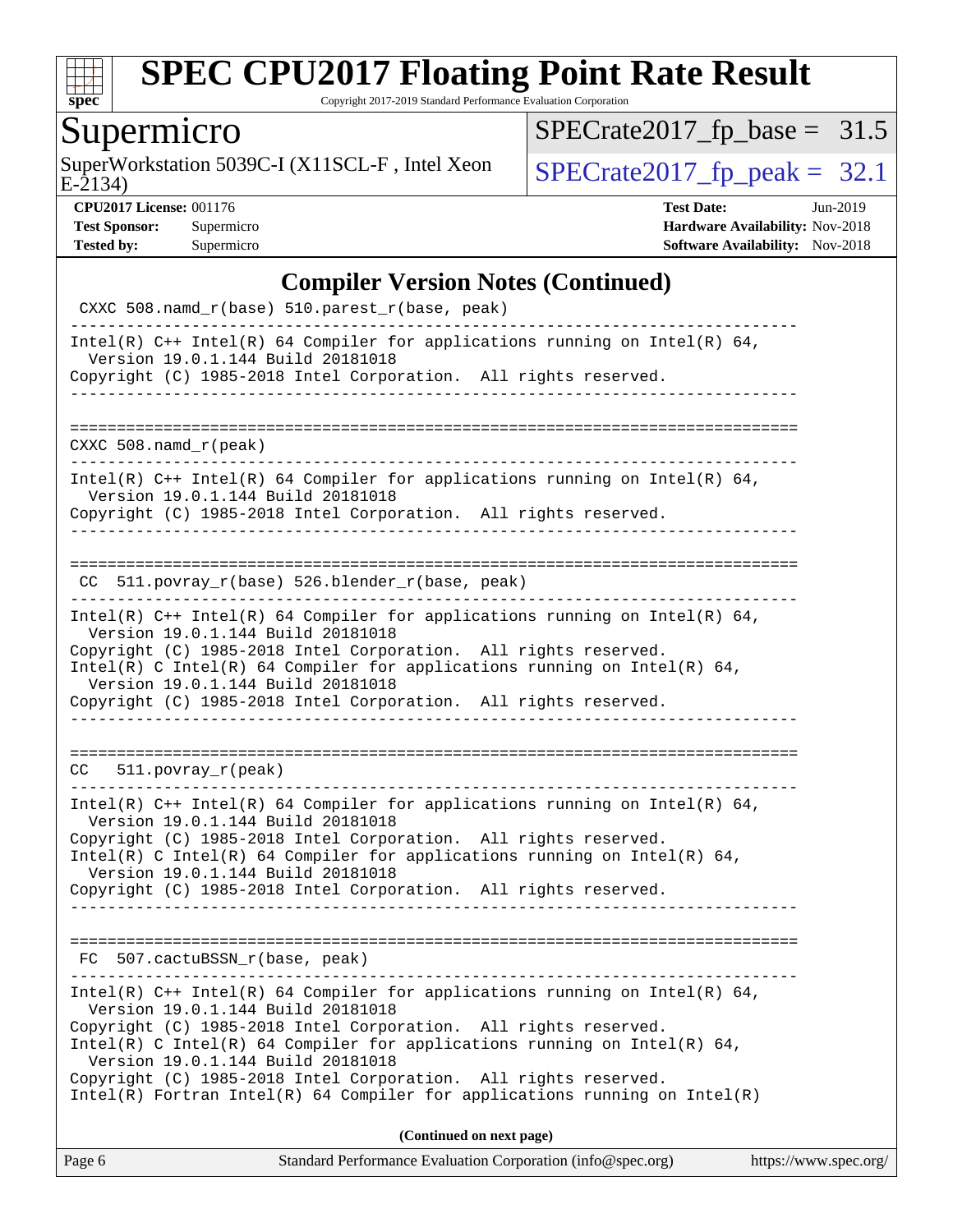

Copyright 2017-2019 Standard Performance Evaluation Corporation

## Supermicro

E-2134) SuperWorkstation 5039C-I (X11SCL-F, Intel Xeon  $SPECrate2017_fp\_peak = 32.1$ 

[SPECrate2017\\_fp\\_base =](http://www.spec.org/auto/cpu2017/Docs/result-fields.html#SPECrate2017fpbase) 31.5

**[CPU2017 License:](http://www.spec.org/auto/cpu2017/Docs/result-fields.html#CPU2017License)** 001176 **[Test Date:](http://www.spec.org/auto/cpu2017/Docs/result-fields.html#TestDate)** Jun-2019 **[Test Sponsor:](http://www.spec.org/auto/cpu2017/Docs/result-fields.html#TestSponsor)** Supermicro **[Hardware Availability:](http://www.spec.org/auto/cpu2017/Docs/result-fields.html#HardwareAvailability)** Nov-2018 **[Tested by:](http://www.spec.org/auto/cpu2017/Docs/result-fields.html#Testedby)** Supermicro **Supermicro [Software Availability:](http://www.spec.org/auto/cpu2017/Docs/result-fields.html#SoftwareAvailability)** Nov-2018

#### **[Compiler Version Notes \(Continued\)](http://www.spec.org/auto/cpu2017/Docs/result-fields.html#CompilerVersionNotes)**

| 64, Version 19.0.1.144 Build 20181018<br>Copyright (C) 1985-2018 Intel Corporation. All rights reserved.                                                                                                                                                                                                                                                                     |
|------------------------------------------------------------------------------------------------------------------------------------------------------------------------------------------------------------------------------------------------------------------------------------------------------------------------------------------------------------------------------|
| 503.bwaves_r(base, peak) 549.fotonik3d_r(base, peak) 554.roms_r(base)<br>FC.                                                                                                                                                                                                                                                                                                 |
| Intel(R) Fortran Intel(R) 64 Compiler for applications running on Intel(R)<br>64, Version 19.0.1.144 Build 20181018<br>Copyright (C) 1985-2018 Intel Corporation. All rights reserved.                                                                                                                                                                                       |
| $554.$ roms r(peak)<br>FC                                                                                                                                                                                                                                                                                                                                                    |
| $Intel(R)$ Fortran Intel(R) 64 Compiler for applications running on Intel(R)<br>64, Version 19.0.1.144 Build 20181018<br>Copyright (C) 1985-2018 Intel Corporation. All rights reserved.                                                                                                                                                                                     |
| $CC$ 521.wrf_r(base) 527.cam4_r(base)                                                                                                                                                                                                                                                                                                                                        |
| $Intel(R)$ Fortran Intel(R) 64 Compiler for applications running on Intel(R)<br>64, Version 19.0.1.144 Build 20181018<br>Copyright (C) 1985-2018 Intel Corporation. All rights reserved.<br>Intel(R) C Intel(R) 64 Compiler for applications running on Intel(R) 64,<br>Version 19.0.1.144 Build 20181018<br>Copyright (C) 1985-2018 Intel Corporation. All rights reserved. |
| 521.wrf $r(\text{peak})$ 527.cam4 $r(\text{peak})$<br>CC.                                                                                                                                                                                                                                                                                                                    |
| $Intel(R)$ Fortran Intel(R) 64 Compiler for applications running on Intel(R)<br>64, Version 19.0.1.144 Build 20181018<br>Copyright (C) 1985-2018 Intel Corporation. All rights reserved.<br>Intel(R) C Intel(R) 64 Compiler for applications running on Intel(R) 64,<br>Version 19.0.1.144 Build 20181018<br>Copyright (C) 1985-2018 Intel Corporation. All rights reserved. |

## **[Base Compiler Invocation](http://www.spec.org/auto/cpu2017/Docs/result-fields.html#BaseCompilerInvocation)**

[C benchmarks:](http://www.spec.org/auto/cpu2017/Docs/result-fields.html#Cbenchmarks) [icc -m64 -std=c11](http://www.spec.org/cpu2017/results/res2019q3/cpu2017-20190625-15867.flags.html#user_CCbase_intel_icc_64bit_c11_33ee0cdaae7deeeab2a9725423ba97205ce30f63b9926c2519791662299b76a0318f32ddfffdc46587804de3178b4f9328c46fa7c2b0cd779d7a61945c91cd35)

**(Continued on next page)**

Page 7 Standard Performance Evaluation Corporation [\(info@spec.org\)](mailto:info@spec.org) <https://www.spec.org/>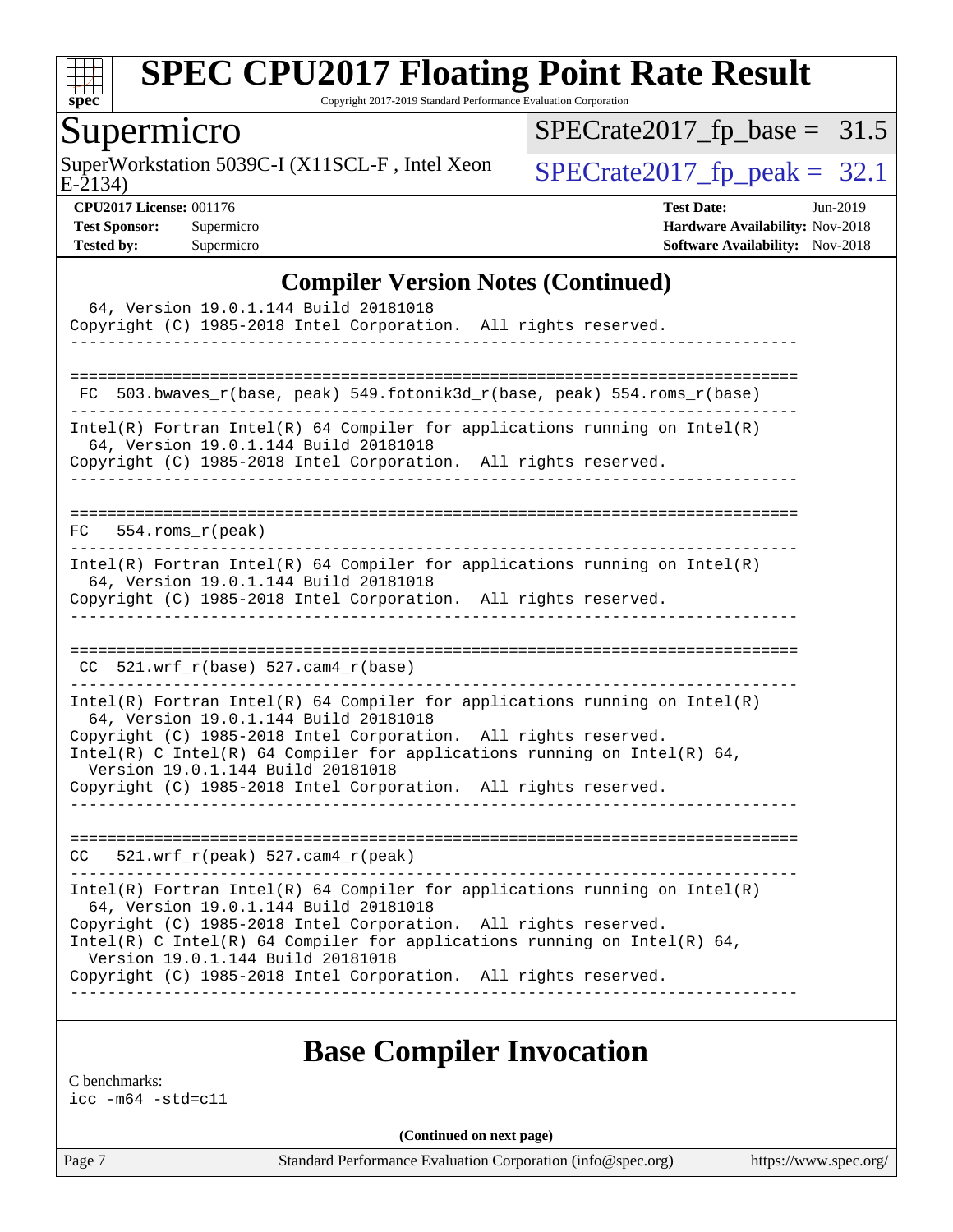

Copyright 2017-2019 Standard Performance Evaluation Corporation

## Supermicro

E-2134) SuperWorkstation 5039C-I (X11SCL-F, Intel Xeon  $\big|$  [SPECrate2017\\_fp\\_peak =](http://www.spec.org/auto/cpu2017/Docs/result-fields.html#SPECrate2017fppeak) 32.1

 $SPECTate2017_fp\_base = 31.5$ 

**[Test Sponsor:](http://www.spec.org/auto/cpu2017/Docs/result-fields.html#TestSponsor)** Supermicro **[Hardware Availability:](http://www.spec.org/auto/cpu2017/Docs/result-fields.html#HardwareAvailability)** Nov-2018 **[Tested by:](http://www.spec.org/auto/cpu2017/Docs/result-fields.html#Testedby)** Supermicro **[Software Availability:](http://www.spec.org/auto/cpu2017/Docs/result-fields.html#SoftwareAvailability)** Nov-2018

**[CPU2017 License:](http://www.spec.org/auto/cpu2017/Docs/result-fields.html#CPU2017License)** 001176 **[Test Date:](http://www.spec.org/auto/cpu2017/Docs/result-fields.html#TestDate)** Jun-2019

## **[Base Compiler Invocation \(Continued\)](http://www.spec.org/auto/cpu2017/Docs/result-fields.html#BaseCompilerInvocation)**

[C++ benchmarks](http://www.spec.org/auto/cpu2017/Docs/result-fields.html#CXXbenchmarks): [icpc -m64](http://www.spec.org/cpu2017/results/res2019q3/cpu2017-20190625-15867.flags.html#user_CXXbase_intel_icpc_64bit_4ecb2543ae3f1412ef961e0650ca070fec7b7afdcd6ed48761b84423119d1bf6bdf5cad15b44d48e7256388bc77273b966e5eb805aefd121eb22e9299b2ec9d9)

[Fortran benchmarks](http://www.spec.org/auto/cpu2017/Docs/result-fields.html#Fortranbenchmarks): [ifort -m64](http://www.spec.org/cpu2017/results/res2019q3/cpu2017-20190625-15867.flags.html#user_FCbase_intel_ifort_64bit_24f2bb282fbaeffd6157abe4f878425411749daecae9a33200eee2bee2fe76f3b89351d69a8130dd5949958ce389cf37ff59a95e7a40d588e8d3a57e0c3fd751)

[Benchmarks using both Fortran and C:](http://www.spec.org/auto/cpu2017/Docs/result-fields.html#BenchmarksusingbothFortranandC) [ifort -m64](http://www.spec.org/cpu2017/results/res2019q3/cpu2017-20190625-15867.flags.html#user_CC_FCbase_intel_ifort_64bit_24f2bb282fbaeffd6157abe4f878425411749daecae9a33200eee2bee2fe76f3b89351d69a8130dd5949958ce389cf37ff59a95e7a40d588e8d3a57e0c3fd751) [icc -m64 -std=c11](http://www.spec.org/cpu2017/results/res2019q3/cpu2017-20190625-15867.flags.html#user_CC_FCbase_intel_icc_64bit_c11_33ee0cdaae7deeeab2a9725423ba97205ce30f63b9926c2519791662299b76a0318f32ddfffdc46587804de3178b4f9328c46fa7c2b0cd779d7a61945c91cd35)

[Benchmarks using both C and C++](http://www.spec.org/auto/cpu2017/Docs/result-fields.html#BenchmarksusingbothCandCXX): [icpc -m64](http://www.spec.org/cpu2017/results/res2019q3/cpu2017-20190625-15867.flags.html#user_CC_CXXbase_intel_icpc_64bit_4ecb2543ae3f1412ef961e0650ca070fec7b7afdcd6ed48761b84423119d1bf6bdf5cad15b44d48e7256388bc77273b966e5eb805aefd121eb22e9299b2ec9d9) [icc -m64 -std=c11](http://www.spec.org/cpu2017/results/res2019q3/cpu2017-20190625-15867.flags.html#user_CC_CXXbase_intel_icc_64bit_c11_33ee0cdaae7deeeab2a9725423ba97205ce30f63b9926c2519791662299b76a0318f32ddfffdc46587804de3178b4f9328c46fa7c2b0cd779d7a61945c91cd35)

[Benchmarks using Fortran, C, and C++:](http://www.spec.org/auto/cpu2017/Docs/result-fields.html#BenchmarksusingFortranCandCXX) [icpc -m64](http://www.spec.org/cpu2017/results/res2019q3/cpu2017-20190625-15867.flags.html#user_CC_CXX_FCbase_intel_icpc_64bit_4ecb2543ae3f1412ef961e0650ca070fec7b7afdcd6ed48761b84423119d1bf6bdf5cad15b44d48e7256388bc77273b966e5eb805aefd121eb22e9299b2ec9d9) [icc -m64 -std=c11](http://www.spec.org/cpu2017/results/res2019q3/cpu2017-20190625-15867.flags.html#user_CC_CXX_FCbase_intel_icc_64bit_c11_33ee0cdaae7deeeab2a9725423ba97205ce30f63b9926c2519791662299b76a0318f32ddfffdc46587804de3178b4f9328c46fa7c2b0cd779d7a61945c91cd35) [ifort -m64](http://www.spec.org/cpu2017/results/res2019q3/cpu2017-20190625-15867.flags.html#user_CC_CXX_FCbase_intel_ifort_64bit_24f2bb282fbaeffd6157abe4f878425411749daecae9a33200eee2bee2fe76f3b89351d69a8130dd5949958ce389cf37ff59a95e7a40d588e8d3a57e0c3fd751)

## **[Base Portability Flags](http://www.spec.org/auto/cpu2017/Docs/result-fields.html#BasePortabilityFlags)**

 503.bwaves\_r: [-DSPEC\\_LP64](http://www.spec.org/cpu2017/results/res2019q3/cpu2017-20190625-15867.flags.html#suite_basePORTABILITY503_bwaves_r_DSPEC_LP64) 507.cactuBSSN\_r: [-DSPEC\\_LP64](http://www.spec.org/cpu2017/results/res2019q3/cpu2017-20190625-15867.flags.html#suite_basePORTABILITY507_cactuBSSN_r_DSPEC_LP64) 508.namd\_r: [-DSPEC\\_LP64](http://www.spec.org/cpu2017/results/res2019q3/cpu2017-20190625-15867.flags.html#suite_basePORTABILITY508_namd_r_DSPEC_LP64) 510.parest\_r: [-DSPEC\\_LP64](http://www.spec.org/cpu2017/results/res2019q3/cpu2017-20190625-15867.flags.html#suite_basePORTABILITY510_parest_r_DSPEC_LP64) 511.povray\_r: [-DSPEC\\_LP64](http://www.spec.org/cpu2017/results/res2019q3/cpu2017-20190625-15867.flags.html#suite_basePORTABILITY511_povray_r_DSPEC_LP64) 519.lbm\_r: [-DSPEC\\_LP64](http://www.spec.org/cpu2017/results/res2019q3/cpu2017-20190625-15867.flags.html#suite_basePORTABILITY519_lbm_r_DSPEC_LP64) 521.wrf\_r: [-DSPEC\\_LP64](http://www.spec.org/cpu2017/results/res2019q3/cpu2017-20190625-15867.flags.html#suite_basePORTABILITY521_wrf_r_DSPEC_LP64) [-DSPEC\\_CASE\\_FLAG](http://www.spec.org/cpu2017/results/res2019q3/cpu2017-20190625-15867.flags.html#b521.wrf_r_baseCPORTABILITY_DSPEC_CASE_FLAG) [-convert big\\_endian](http://www.spec.org/cpu2017/results/res2019q3/cpu2017-20190625-15867.flags.html#user_baseFPORTABILITY521_wrf_r_convert_big_endian_c3194028bc08c63ac5d04de18c48ce6d347e4e562e8892b8bdbdc0214820426deb8554edfa529a3fb25a586e65a3d812c835984020483e7e73212c4d31a38223) 526.blender\_r: [-DSPEC\\_LP64](http://www.spec.org/cpu2017/results/res2019q3/cpu2017-20190625-15867.flags.html#suite_basePORTABILITY526_blender_r_DSPEC_LP64) [-DSPEC\\_LINUX](http://www.spec.org/cpu2017/results/res2019q3/cpu2017-20190625-15867.flags.html#b526.blender_r_baseCPORTABILITY_DSPEC_LINUX) [-funsigned-char](http://www.spec.org/cpu2017/results/res2019q3/cpu2017-20190625-15867.flags.html#user_baseCPORTABILITY526_blender_r_force_uchar_40c60f00ab013830e2dd6774aeded3ff59883ba5a1fc5fc14077f794d777847726e2a5858cbc7672e36e1b067e7e5c1d9a74f7176df07886a243d7cc18edfe67) 527.cam4\_r: [-DSPEC\\_LP64](http://www.spec.org/cpu2017/results/res2019q3/cpu2017-20190625-15867.flags.html#suite_basePORTABILITY527_cam4_r_DSPEC_LP64) [-DSPEC\\_CASE\\_FLAG](http://www.spec.org/cpu2017/results/res2019q3/cpu2017-20190625-15867.flags.html#b527.cam4_r_baseCPORTABILITY_DSPEC_CASE_FLAG) 538.imagick\_r: [-DSPEC\\_LP64](http://www.spec.org/cpu2017/results/res2019q3/cpu2017-20190625-15867.flags.html#suite_basePORTABILITY538_imagick_r_DSPEC_LP64) 544.nab\_r: [-DSPEC\\_LP64](http://www.spec.org/cpu2017/results/res2019q3/cpu2017-20190625-15867.flags.html#suite_basePORTABILITY544_nab_r_DSPEC_LP64) 549.fotonik3d\_r: [-DSPEC\\_LP64](http://www.spec.org/cpu2017/results/res2019q3/cpu2017-20190625-15867.flags.html#suite_basePORTABILITY549_fotonik3d_r_DSPEC_LP64) 554.roms\_r: [-DSPEC\\_LP64](http://www.spec.org/cpu2017/results/res2019q3/cpu2017-20190625-15867.flags.html#suite_basePORTABILITY554_roms_r_DSPEC_LP64)

## **[Base Optimization Flags](http://www.spec.org/auto/cpu2017/Docs/result-fields.html#BaseOptimizationFlags)**

[C benchmarks](http://www.spec.org/auto/cpu2017/Docs/result-fields.html#Cbenchmarks):

[-xCORE-AVX2](http://www.spec.org/cpu2017/results/res2019q3/cpu2017-20190625-15867.flags.html#user_CCbase_f-xCORE-AVX2) [-ipo](http://www.spec.org/cpu2017/results/res2019q3/cpu2017-20190625-15867.flags.html#user_CCbase_f-ipo) [-O3](http://www.spec.org/cpu2017/results/res2019q3/cpu2017-20190625-15867.flags.html#user_CCbase_f-O3) [-no-prec-div](http://www.spec.org/cpu2017/results/res2019q3/cpu2017-20190625-15867.flags.html#user_CCbase_f-no-prec-div) [-qopt-prefetch](http://www.spec.org/cpu2017/results/res2019q3/cpu2017-20190625-15867.flags.html#user_CCbase_f-qopt-prefetch) [-ffinite-math-only](http://www.spec.org/cpu2017/results/res2019q3/cpu2017-20190625-15867.flags.html#user_CCbase_f_finite_math_only_cb91587bd2077682c4b38af759c288ed7c732db004271a9512da14a4f8007909a5f1427ecbf1a0fb78ff2a814402c6114ac565ca162485bbcae155b5e4258871) [-qopt-mem-layout-trans=4](http://www.spec.org/cpu2017/results/res2019q3/cpu2017-20190625-15867.flags.html#user_CCbase_f-qopt-mem-layout-trans_fa39e755916c150a61361b7846f310bcdf6f04e385ef281cadf3647acec3f0ae266d1a1d22d972a7087a248fd4e6ca390a3634700869573d231a252c784941a8)

#### [C++ benchmarks:](http://www.spec.org/auto/cpu2017/Docs/result-fields.html#CXXbenchmarks)

[-xCORE-AVX2](http://www.spec.org/cpu2017/results/res2019q3/cpu2017-20190625-15867.flags.html#user_CXXbase_f-xCORE-AVX2) [-ipo](http://www.spec.org/cpu2017/results/res2019q3/cpu2017-20190625-15867.flags.html#user_CXXbase_f-ipo) [-O3](http://www.spec.org/cpu2017/results/res2019q3/cpu2017-20190625-15867.flags.html#user_CXXbase_f-O3) [-no-prec-div](http://www.spec.org/cpu2017/results/res2019q3/cpu2017-20190625-15867.flags.html#user_CXXbase_f-no-prec-div) [-qopt-prefetch](http://www.spec.org/cpu2017/results/res2019q3/cpu2017-20190625-15867.flags.html#user_CXXbase_f-qopt-prefetch) [-ffinite-math-only](http://www.spec.org/cpu2017/results/res2019q3/cpu2017-20190625-15867.flags.html#user_CXXbase_f_finite_math_only_cb91587bd2077682c4b38af759c288ed7c732db004271a9512da14a4f8007909a5f1427ecbf1a0fb78ff2a814402c6114ac565ca162485bbcae155b5e4258871) [-qopt-mem-layout-trans=4](http://www.spec.org/cpu2017/results/res2019q3/cpu2017-20190625-15867.flags.html#user_CXXbase_f-qopt-mem-layout-trans_fa39e755916c150a61361b7846f310bcdf6f04e385ef281cadf3647acec3f0ae266d1a1d22d972a7087a248fd4e6ca390a3634700869573d231a252c784941a8)

**(Continued on next page)**

Page 8 Standard Performance Evaluation Corporation [\(info@spec.org\)](mailto:info@spec.org) <https://www.spec.org/>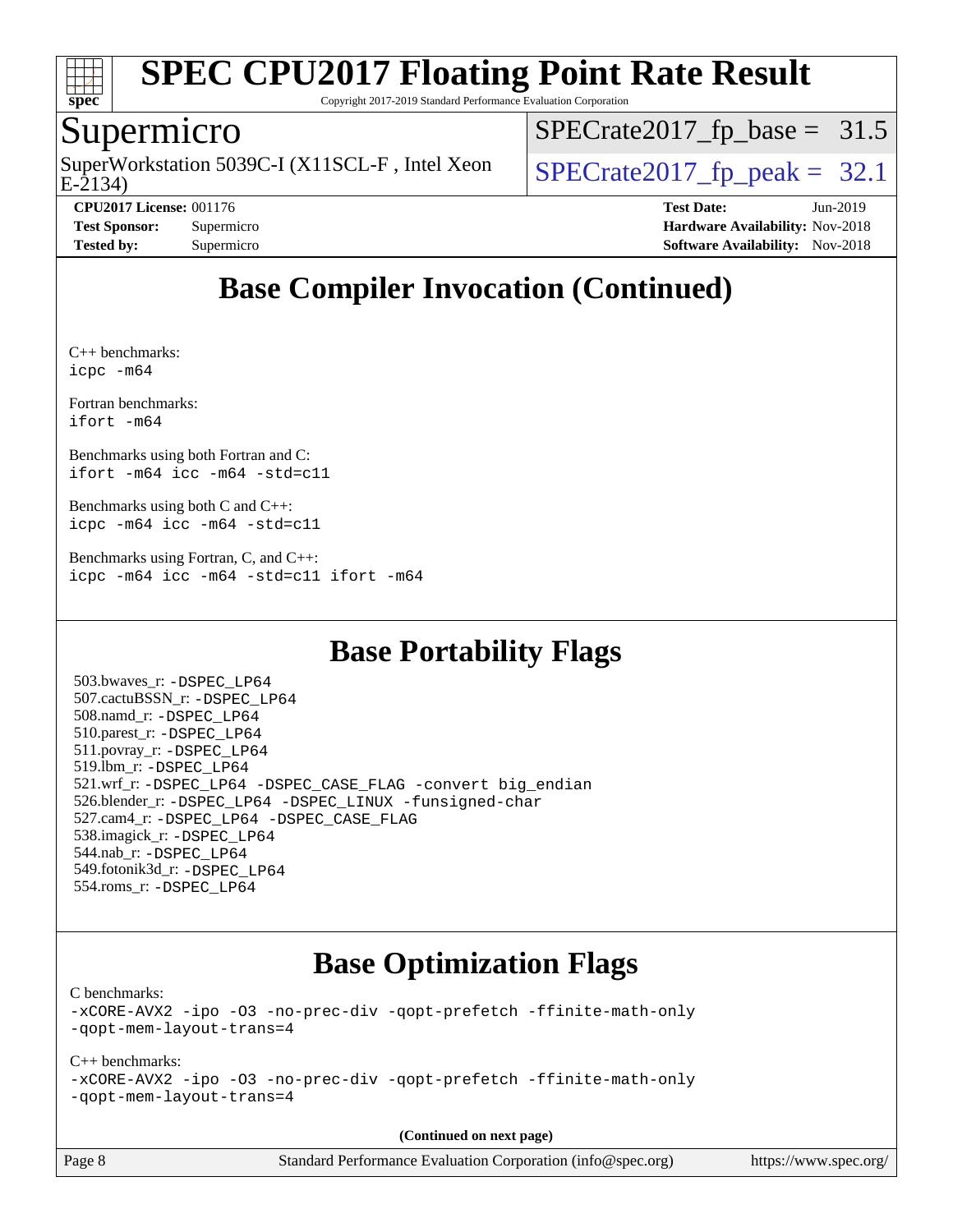

Copyright 2017-2019 Standard Performance Evaluation Corporation

### Supermicro

E-2134) SuperWorkstation 5039C-I (X11SCL-F, Intel Xeon  $\big|$  [SPECrate2017\\_fp\\_peak =](http://www.spec.org/auto/cpu2017/Docs/result-fields.html#SPECrate2017fppeak) 32.1

 $SPECTate2017_fp\_base = 31.5$ 

**[CPU2017 License:](http://www.spec.org/auto/cpu2017/Docs/result-fields.html#CPU2017License)** 001176 **[Test Date:](http://www.spec.org/auto/cpu2017/Docs/result-fields.html#TestDate)** Jun-2019 **[Test Sponsor:](http://www.spec.org/auto/cpu2017/Docs/result-fields.html#TestSponsor)** Supermicro **[Hardware Availability:](http://www.spec.org/auto/cpu2017/Docs/result-fields.html#HardwareAvailability)** Nov-2018 **[Tested by:](http://www.spec.org/auto/cpu2017/Docs/result-fields.html#Testedby)** Supermicro **Supermicro [Software Availability:](http://www.spec.org/auto/cpu2017/Docs/result-fields.html#SoftwareAvailability)** Nov-2018

## **[Base Optimization Flags \(Continued\)](http://www.spec.org/auto/cpu2017/Docs/result-fields.html#BaseOptimizationFlags)**

[Fortran benchmarks](http://www.spec.org/auto/cpu2017/Docs/result-fields.html#Fortranbenchmarks):

[-xCORE-AVX2](http://www.spec.org/cpu2017/results/res2019q3/cpu2017-20190625-15867.flags.html#user_FCbase_f-xCORE-AVX2) [-ipo](http://www.spec.org/cpu2017/results/res2019q3/cpu2017-20190625-15867.flags.html#user_FCbase_f-ipo) [-O3](http://www.spec.org/cpu2017/results/res2019q3/cpu2017-20190625-15867.flags.html#user_FCbase_f-O3) [-no-prec-div](http://www.spec.org/cpu2017/results/res2019q3/cpu2017-20190625-15867.flags.html#user_FCbase_f-no-prec-div) [-qopt-prefetch](http://www.spec.org/cpu2017/results/res2019q3/cpu2017-20190625-15867.flags.html#user_FCbase_f-qopt-prefetch) [-ffinite-math-only](http://www.spec.org/cpu2017/results/res2019q3/cpu2017-20190625-15867.flags.html#user_FCbase_f_finite_math_only_cb91587bd2077682c4b38af759c288ed7c732db004271a9512da14a4f8007909a5f1427ecbf1a0fb78ff2a814402c6114ac565ca162485bbcae155b5e4258871) [-qopt-mem-layout-trans=4](http://www.spec.org/cpu2017/results/res2019q3/cpu2017-20190625-15867.flags.html#user_FCbase_f-qopt-mem-layout-trans_fa39e755916c150a61361b7846f310bcdf6f04e385ef281cadf3647acec3f0ae266d1a1d22d972a7087a248fd4e6ca390a3634700869573d231a252c784941a8) [-auto](http://www.spec.org/cpu2017/results/res2019q3/cpu2017-20190625-15867.flags.html#user_FCbase_f-auto) [-nostandard-realloc-lhs](http://www.spec.org/cpu2017/results/res2019q3/cpu2017-20190625-15867.flags.html#user_FCbase_f_2003_std_realloc_82b4557e90729c0f113870c07e44d33d6f5a304b4f63d4c15d2d0f1fab99f5daaed73bdb9275d9ae411527f28b936061aa8b9c8f2d63842963b95c9dd6426b8a) [-align array32byte](http://www.spec.org/cpu2017/results/res2019q3/cpu2017-20190625-15867.flags.html#user_FCbase_align_array32byte_b982fe038af199962ba9a80c053b8342c548c85b40b8e86eb3cc33dee0d7986a4af373ac2d51c3f7cf710a18d62fdce2948f201cd044323541f22fc0fffc51b6)

[Benchmarks using both Fortran and C](http://www.spec.org/auto/cpu2017/Docs/result-fields.html#BenchmarksusingbothFortranandC): [-xCORE-AVX2](http://www.spec.org/cpu2017/results/res2019q3/cpu2017-20190625-15867.flags.html#user_CC_FCbase_f-xCORE-AVX2) [-ipo](http://www.spec.org/cpu2017/results/res2019q3/cpu2017-20190625-15867.flags.html#user_CC_FCbase_f-ipo) [-O3](http://www.spec.org/cpu2017/results/res2019q3/cpu2017-20190625-15867.flags.html#user_CC_FCbase_f-O3) [-no-prec-div](http://www.spec.org/cpu2017/results/res2019q3/cpu2017-20190625-15867.flags.html#user_CC_FCbase_f-no-prec-div) [-qopt-prefetch](http://www.spec.org/cpu2017/results/res2019q3/cpu2017-20190625-15867.flags.html#user_CC_FCbase_f-qopt-prefetch) [-ffinite-math-only](http://www.spec.org/cpu2017/results/res2019q3/cpu2017-20190625-15867.flags.html#user_CC_FCbase_f_finite_math_only_cb91587bd2077682c4b38af759c288ed7c732db004271a9512da14a4f8007909a5f1427ecbf1a0fb78ff2a814402c6114ac565ca162485bbcae155b5e4258871) [-qopt-mem-layout-trans=4](http://www.spec.org/cpu2017/results/res2019q3/cpu2017-20190625-15867.flags.html#user_CC_FCbase_f-qopt-mem-layout-trans_fa39e755916c150a61361b7846f310bcdf6f04e385ef281cadf3647acec3f0ae266d1a1d22d972a7087a248fd4e6ca390a3634700869573d231a252c784941a8) [-auto](http://www.spec.org/cpu2017/results/res2019q3/cpu2017-20190625-15867.flags.html#user_CC_FCbase_f-auto) [-nostandard-realloc-lhs](http://www.spec.org/cpu2017/results/res2019q3/cpu2017-20190625-15867.flags.html#user_CC_FCbase_f_2003_std_realloc_82b4557e90729c0f113870c07e44d33d6f5a304b4f63d4c15d2d0f1fab99f5daaed73bdb9275d9ae411527f28b936061aa8b9c8f2d63842963b95c9dd6426b8a)

[-align array32byte](http://www.spec.org/cpu2017/results/res2019q3/cpu2017-20190625-15867.flags.html#user_CC_FCbase_align_array32byte_b982fe038af199962ba9a80c053b8342c548c85b40b8e86eb3cc33dee0d7986a4af373ac2d51c3f7cf710a18d62fdce2948f201cd044323541f22fc0fffc51b6)

#### [Benchmarks using both C and C++](http://www.spec.org/auto/cpu2017/Docs/result-fields.html#BenchmarksusingbothCandCXX): [-xCORE-AVX2](http://www.spec.org/cpu2017/results/res2019q3/cpu2017-20190625-15867.flags.html#user_CC_CXXbase_f-xCORE-AVX2) [-ipo](http://www.spec.org/cpu2017/results/res2019q3/cpu2017-20190625-15867.flags.html#user_CC_CXXbase_f-ipo) [-O3](http://www.spec.org/cpu2017/results/res2019q3/cpu2017-20190625-15867.flags.html#user_CC_CXXbase_f-O3) [-no-prec-div](http://www.spec.org/cpu2017/results/res2019q3/cpu2017-20190625-15867.flags.html#user_CC_CXXbase_f-no-prec-div) [-qopt-prefetch](http://www.spec.org/cpu2017/results/res2019q3/cpu2017-20190625-15867.flags.html#user_CC_CXXbase_f-qopt-prefetch) [-ffinite-math-only](http://www.spec.org/cpu2017/results/res2019q3/cpu2017-20190625-15867.flags.html#user_CC_CXXbase_f_finite_math_only_cb91587bd2077682c4b38af759c288ed7c732db004271a9512da14a4f8007909a5f1427ecbf1a0fb78ff2a814402c6114ac565ca162485bbcae155b5e4258871) [-qopt-mem-layout-trans=4](http://www.spec.org/cpu2017/results/res2019q3/cpu2017-20190625-15867.flags.html#user_CC_CXXbase_f-qopt-mem-layout-trans_fa39e755916c150a61361b7846f310bcdf6f04e385ef281cadf3647acec3f0ae266d1a1d22d972a7087a248fd4e6ca390a3634700869573d231a252c784941a8)

#### [Benchmarks using Fortran, C, and C++:](http://www.spec.org/auto/cpu2017/Docs/result-fields.html#BenchmarksusingFortranCandCXX)

[-xCORE-AVX2](http://www.spec.org/cpu2017/results/res2019q3/cpu2017-20190625-15867.flags.html#user_CC_CXX_FCbase_f-xCORE-AVX2) [-ipo](http://www.spec.org/cpu2017/results/res2019q3/cpu2017-20190625-15867.flags.html#user_CC_CXX_FCbase_f-ipo) [-O3](http://www.spec.org/cpu2017/results/res2019q3/cpu2017-20190625-15867.flags.html#user_CC_CXX_FCbase_f-O3) [-no-prec-div](http://www.spec.org/cpu2017/results/res2019q3/cpu2017-20190625-15867.flags.html#user_CC_CXX_FCbase_f-no-prec-div) [-qopt-prefetch](http://www.spec.org/cpu2017/results/res2019q3/cpu2017-20190625-15867.flags.html#user_CC_CXX_FCbase_f-qopt-prefetch) [-ffinite-math-only](http://www.spec.org/cpu2017/results/res2019q3/cpu2017-20190625-15867.flags.html#user_CC_CXX_FCbase_f_finite_math_only_cb91587bd2077682c4b38af759c288ed7c732db004271a9512da14a4f8007909a5f1427ecbf1a0fb78ff2a814402c6114ac565ca162485bbcae155b5e4258871) [-qopt-mem-layout-trans=4](http://www.spec.org/cpu2017/results/res2019q3/cpu2017-20190625-15867.flags.html#user_CC_CXX_FCbase_f-qopt-mem-layout-trans_fa39e755916c150a61361b7846f310bcdf6f04e385ef281cadf3647acec3f0ae266d1a1d22d972a7087a248fd4e6ca390a3634700869573d231a252c784941a8) [-auto](http://www.spec.org/cpu2017/results/res2019q3/cpu2017-20190625-15867.flags.html#user_CC_CXX_FCbase_f-auto) [-nostandard-realloc-lhs](http://www.spec.org/cpu2017/results/res2019q3/cpu2017-20190625-15867.flags.html#user_CC_CXX_FCbase_f_2003_std_realloc_82b4557e90729c0f113870c07e44d33d6f5a304b4f63d4c15d2d0f1fab99f5daaed73bdb9275d9ae411527f28b936061aa8b9c8f2d63842963b95c9dd6426b8a) [-align array32byte](http://www.spec.org/cpu2017/results/res2019q3/cpu2017-20190625-15867.flags.html#user_CC_CXX_FCbase_align_array32byte_b982fe038af199962ba9a80c053b8342c548c85b40b8e86eb3cc33dee0d7986a4af373ac2d51c3f7cf710a18d62fdce2948f201cd044323541f22fc0fffc51b6)

## **[Peak Compiler Invocation](http://www.spec.org/auto/cpu2017/Docs/result-fields.html#PeakCompilerInvocation)**

[C benchmarks](http://www.spec.org/auto/cpu2017/Docs/result-fields.html#Cbenchmarks): [icc -m64 -std=c11](http://www.spec.org/cpu2017/results/res2019q3/cpu2017-20190625-15867.flags.html#user_CCpeak_intel_icc_64bit_c11_33ee0cdaae7deeeab2a9725423ba97205ce30f63b9926c2519791662299b76a0318f32ddfffdc46587804de3178b4f9328c46fa7c2b0cd779d7a61945c91cd35)

[C++ benchmarks:](http://www.spec.org/auto/cpu2017/Docs/result-fields.html#CXXbenchmarks) [icpc -m64](http://www.spec.org/cpu2017/results/res2019q3/cpu2017-20190625-15867.flags.html#user_CXXpeak_intel_icpc_64bit_4ecb2543ae3f1412ef961e0650ca070fec7b7afdcd6ed48761b84423119d1bf6bdf5cad15b44d48e7256388bc77273b966e5eb805aefd121eb22e9299b2ec9d9)

[Fortran benchmarks](http://www.spec.org/auto/cpu2017/Docs/result-fields.html#Fortranbenchmarks): [ifort -m64](http://www.spec.org/cpu2017/results/res2019q3/cpu2017-20190625-15867.flags.html#user_FCpeak_intel_ifort_64bit_24f2bb282fbaeffd6157abe4f878425411749daecae9a33200eee2bee2fe76f3b89351d69a8130dd5949958ce389cf37ff59a95e7a40d588e8d3a57e0c3fd751)

[Benchmarks using both Fortran and C](http://www.spec.org/auto/cpu2017/Docs/result-fields.html#BenchmarksusingbothFortranandC): [ifort -m64](http://www.spec.org/cpu2017/results/res2019q3/cpu2017-20190625-15867.flags.html#user_CC_FCpeak_intel_ifort_64bit_24f2bb282fbaeffd6157abe4f878425411749daecae9a33200eee2bee2fe76f3b89351d69a8130dd5949958ce389cf37ff59a95e7a40d588e8d3a57e0c3fd751) [icc -m64 -std=c11](http://www.spec.org/cpu2017/results/res2019q3/cpu2017-20190625-15867.flags.html#user_CC_FCpeak_intel_icc_64bit_c11_33ee0cdaae7deeeab2a9725423ba97205ce30f63b9926c2519791662299b76a0318f32ddfffdc46587804de3178b4f9328c46fa7c2b0cd779d7a61945c91cd35)

[Benchmarks using both C and C++](http://www.spec.org/auto/cpu2017/Docs/result-fields.html#BenchmarksusingbothCandCXX): [icpc -m64](http://www.spec.org/cpu2017/results/res2019q3/cpu2017-20190625-15867.flags.html#user_CC_CXXpeak_intel_icpc_64bit_4ecb2543ae3f1412ef961e0650ca070fec7b7afdcd6ed48761b84423119d1bf6bdf5cad15b44d48e7256388bc77273b966e5eb805aefd121eb22e9299b2ec9d9) [icc -m64 -std=c11](http://www.spec.org/cpu2017/results/res2019q3/cpu2017-20190625-15867.flags.html#user_CC_CXXpeak_intel_icc_64bit_c11_33ee0cdaae7deeeab2a9725423ba97205ce30f63b9926c2519791662299b76a0318f32ddfffdc46587804de3178b4f9328c46fa7c2b0cd779d7a61945c91cd35)

[Benchmarks using Fortran, C, and C++:](http://www.spec.org/auto/cpu2017/Docs/result-fields.html#BenchmarksusingFortranCandCXX) [icpc -m64](http://www.spec.org/cpu2017/results/res2019q3/cpu2017-20190625-15867.flags.html#user_CC_CXX_FCpeak_intel_icpc_64bit_4ecb2543ae3f1412ef961e0650ca070fec7b7afdcd6ed48761b84423119d1bf6bdf5cad15b44d48e7256388bc77273b966e5eb805aefd121eb22e9299b2ec9d9) [icc -m64 -std=c11](http://www.spec.org/cpu2017/results/res2019q3/cpu2017-20190625-15867.flags.html#user_CC_CXX_FCpeak_intel_icc_64bit_c11_33ee0cdaae7deeeab2a9725423ba97205ce30f63b9926c2519791662299b76a0318f32ddfffdc46587804de3178b4f9328c46fa7c2b0cd779d7a61945c91cd35) [ifort -m64](http://www.spec.org/cpu2017/results/res2019q3/cpu2017-20190625-15867.flags.html#user_CC_CXX_FCpeak_intel_ifort_64bit_24f2bb282fbaeffd6157abe4f878425411749daecae9a33200eee2bee2fe76f3b89351d69a8130dd5949958ce389cf37ff59a95e7a40d588e8d3a57e0c3fd751)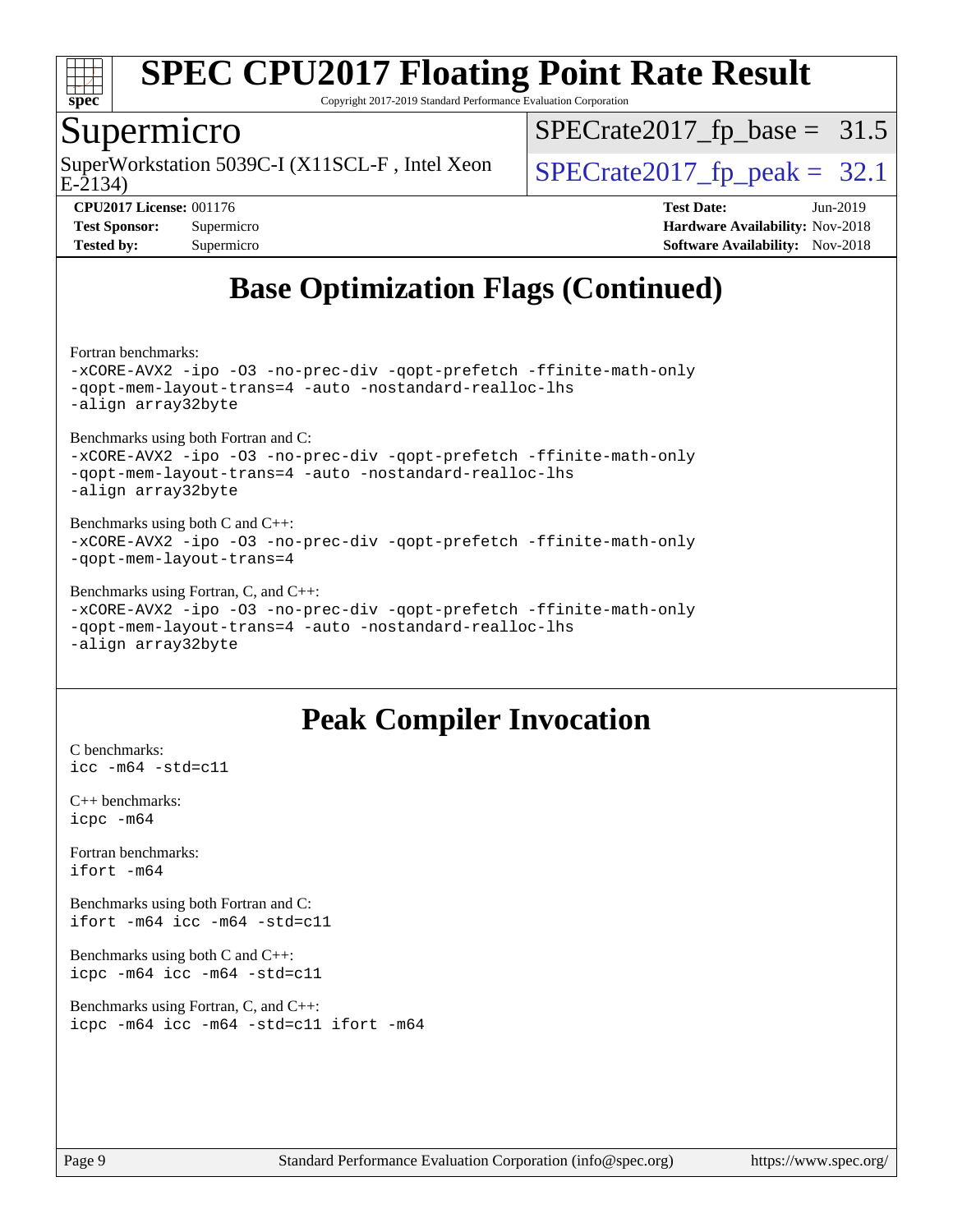

Copyright 2017-2019 Standard Performance Evaluation Corporation

#### Supermicro

SuperWorkstation 5039C-I (X11SCL-F, Intel Xeon  $\big|$  [SPECrate2017\\_fp\\_peak =](http://www.spec.org/auto/cpu2017/Docs/result-fields.html#SPECrate2017fppeak) 32.1

 $SPECrate2017_fp\_base = 31.5$ 

E-2134)

**[Tested by:](http://www.spec.org/auto/cpu2017/Docs/result-fields.html#Testedby)** Supermicro **Supermicro [Software Availability:](http://www.spec.org/auto/cpu2017/Docs/result-fields.html#SoftwareAvailability)** Nov-2018

**[CPU2017 License:](http://www.spec.org/auto/cpu2017/Docs/result-fields.html#CPU2017License)** 001176 **[Test Date:](http://www.spec.org/auto/cpu2017/Docs/result-fields.html#TestDate)** Jun-2019 **[Test Sponsor:](http://www.spec.org/auto/cpu2017/Docs/result-fields.html#TestSponsor)** Supermicro **[Hardware Availability:](http://www.spec.org/auto/cpu2017/Docs/result-fields.html#HardwareAvailability)** Nov-2018

## **[Peak Portability Flags](http://www.spec.org/auto/cpu2017/Docs/result-fields.html#PeakPortabilityFlags)**

Same as Base Portability Flags

## **[Peak Optimization Flags](http://www.spec.org/auto/cpu2017/Docs/result-fields.html#PeakOptimizationFlags)**

[C benchmarks](http://www.spec.org/auto/cpu2017/Docs/result-fields.html#Cbenchmarks):

 519.lbm\_r: [-prof-gen](http://www.spec.org/cpu2017/results/res2019q3/cpu2017-20190625-15867.flags.html#user_peakPASS1_CFLAGSPASS1_LDFLAGS519_lbm_r_prof_gen_5aa4926d6013ddb2a31985c654b3eb18169fc0c6952a63635c234f711e6e63dd76e94ad52365559451ec499a2cdb89e4dc58ba4c67ef54ca681ffbe1461d6b36)(pass 1) [-prof-use](http://www.spec.org/cpu2017/results/res2019q3/cpu2017-20190625-15867.flags.html#user_peakPASS2_CFLAGSPASS2_LDFLAGS519_lbm_r_prof_use_1a21ceae95f36a2b53c25747139a6c16ca95bd9def2a207b4f0849963b97e94f5260e30a0c64f4bb623698870e679ca08317ef8150905d41bd88c6f78df73f19)(pass 2) [-ipo](http://www.spec.org/cpu2017/results/res2019q3/cpu2017-20190625-15867.flags.html#user_peakPASS1_COPTIMIZEPASS2_COPTIMIZE519_lbm_r_f-ipo) [-xCORE-AVX2](http://www.spec.org/cpu2017/results/res2019q3/cpu2017-20190625-15867.flags.html#user_peakPASS2_COPTIMIZE519_lbm_r_f-xCORE-AVX2) [-O3](http://www.spec.org/cpu2017/results/res2019q3/cpu2017-20190625-15867.flags.html#user_peakPASS1_COPTIMIZEPASS2_COPTIMIZE519_lbm_r_f-O3) [-no-prec-div](http://www.spec.org/cpu2017/results/res2019q3/cpu2017-20190625-15867.flags.html#user_peakPASS1_COPTIMIZEPASS2_COPTIMIZE519_lbm_r_f-no-prec-div) [-qopt-prefetch](http://www.spec.org/cpu2017/results/res2019q3/cpu2017-20190625-15867.flags.html#user_peakPASS1_COPTIMIZEPASS2_COPTIMIZE519_lbm_r_f-qopt-prefetch) [-ffinite-math-only](http://www.spec.org/cpu2017/results/res2019q3/cpu2017-20190625-15867.flags.html#user_peakPASS1_COPTIMIZEPASS2_COPTIMIZE519_lbm_r_f_finite_math_only_cb91587bd2077682c4b38af759c288ed7c732db004271a9512da14a4f8007909a5f1427ecbf1a0fb78ff2a814402c6114ac565ca162485bbcae155b5e4258871) [-qopt-mem-layout-trans=4](http://www.spec.org/cpu2017/results/res2019q3/cpu2017-20190625-15867.flags.html#user_peakPASS1_COPTIMIZEPASS2_COPTIMIZE519_lbm_r_f-qopt-mem-layout-trans_fa39e755916c150a61361b7846f310bcdf6f04e385ef281cadf3647acec3f0ae266d1a1d22d972a7087a248fd4e6ca390a3634700869573d231a252c784941a8)

 538.imagick\_r: [-xCORE-AVX2](http://www.spec.org/cpu2017/results/res2019q3/cpu2017-20190625-15867.flags.html#user_peakCOPTIMIZE538_imagick_r_f-xCORE-AVX2) [-ipo](http://www.spec.org/cpu2017/results/res2019q3/cpu2017-20190625-15867.flags.html#user_peakCOPTIMIZE538_imagick_r_f-ipo) [-O3](http://www.spec.org/cpu2017/results/res2019q3/cpu2017-20190625-15867.flags.html#user_peakCOPTIMIZE538_imagick_r_f-O3) [-no-prec-div](http://www.spec.org/cpu2017/results/res2019q3/cpu2017-20190625-15867.flags.html#user_peakCOPTIMIZE538_imagick_r_f-no-prec-div) [-qopt-prefetch](http://www.spec.org/cpu2017/results/res2019q3/cpu2017-20190625-15867.flags.html#user_peakCOPTIMIZE538_imagick_r_f-qopt-prefetch) [-ffinite-math-only](http://www.spec.org/cpu2017/results/res2019q3/cpu2017-20190625-15867.flags.html#user_peakCOPTIMIZE538_imagick_r_f_finite_math_only_cb91587bd2077682c4b38af759c288ed7c732db004271a9512da14a4f8007909a5f1427ecbf1a0fb78ff2a814402c6114ac565ca162485bbcae155b5e4258871) [-qopt-mem-layout-trans=4](http://www.spec.org/cpu2017/results/res2019q3/cpu2017-20190625-15867.flags.html#user_peakCOPTIMIZE538_imagick_r_f-qopt-mem-layout-trans_fa39e755916c150a61361b7846f310bcdf6f04e385ef281cadf3647acec3f0ae266d1a1d22d972a7087a248fd4e6ca390a3634700869573d231a252c784941a8)

544.nab\_r: Same as 538.imagick\_r

[C++ benchmarks:](http://www.spec.org/auto/cpu2017/Docs/result-fields.html#CXXbenchmarks)

508.namd\_r: basepeak = yes

 510.parest\_r: [-xCORE-AVX2](http://www.spec.org/cpu2017/results/res2019q3/cpu2017-20190625-15867.flags.html#user_peakCXXOPTIMIZE510_parest_r_f-xCORE-AVX2) [-ipo](http://www.spec.org/cpu2017/results/res2019q3/cpu2017-20190625-15867.flags.html#user_peakCXXOPTIMIZE510_parest_r_f-ipo) [-O3](http://www.spec.org/cpu2017/results/res2019q3/cpu2017-20190625-15867.flags.html#user_peakCXXOPTIMIZE510_parest_r_f-O3) [-no-prec-div](http://www.spec.org/cpu2017/results/res2019q3/cpu2017-20190625-15867.flags.html#user_peakCXXOPTIMIZE510_parest_r_f-no-prec-div) [-qopt-prefetch](http://www.spec.org/cpu2017/results/res2019q3/cpu2017-20190625-15867.flags.html#user_peakCXXOPTIMIZE510_parest_r_f-qopt-prefetch) [-ffinite-math-only](http://www.spec.org/cpu2017/results/res2019q3/cpu2017-20190625-15867.flags.html#user_peakCXXOPTIMIZE510_parest_r_f_finite_math_only_cb91587bd2077682c4b38af759c288ed7c732db004271a9512da14a4f8007909a5f1427ecbf1a0fb78ff2a814402c6114ac565ca162485bbcae155b5e4258871) [-qopt-mem-layout-trans=4](http://www.spec.org/cpu2017/results/res2019q3/cpu2017-20190625-15867.flags.html#user_peakCXXOPTIMIZE510_parest_r_f-qopt-mem-layout-trans_fa39e755916c150a61361b7846f310bcdf6f04e385ef281cadf3647acec3f0ae266d1a1d22d972a7087a248fd4e6ca390a3634700869573d231a252c784941a8)

[Fortran benchmarks](http://www.spec.org/auto/cpu2017/Docs/result-fields.html#Fortranbenchmarks):

 503.bwaves\_r: [-xCORE-AVX2](http://www.spec.org/cpu2017/results/res2019q3/cpu2017-20190625-15867.flags.html#user_peakFOPTIMIZE503_bwaves_r_f-xCORE-AVX2) [-ipo](http://www.spec.org/cpu2017/results/res2019q3/cpu2017-20190625-15867.flags.html#user_peakFOPTIMIZE503_bwaves_r_f-ipo) [-O3](http://www.spec.org/cpu2017/results/res2019q3/cpu2017-20190625-15867.flags.html#user_peakFOPTIMIZE503_bwaves_r_f-O3) [-no-prec-div](http://www.spec.org/cpu2017/results/res2019q3/cpu2017-20190625-15867.flags.html#user_peakFOPTIMIZE503_bwaves_r_f-no-prec-div) [-qopt-prefetch](http://www.spec.org/cpu2017/results/res2019q3/cpu2017-20190625-15867.flags.html#user_peakFOPTIMIZE503_bwaves_r_f-qopt-prefetch) [-ffinite-math-only](http://www.spec.org/cpu2017/results/res2019q3/cpu2017-20190625-15867.flags.html#user_peakFOPTIMIZE503_bwaves_r_f_finite_math_only_cb91587bd2077682c4b38af759c288ed7c732db004271a9512da14a4f8007909a5f1427ecbf1a0fb78ff2a814402c6114ac565ca162485bbcae155b5e4258871) [-qopt-mem-layout-trans=4](http://www.spec.org/cpu2017/results/res2019q3/cpu2017-20190625-15867.flags.html#user_peakFOPTIMIZE503_bwaves_r_f-qopt-mem-layout-trans_fa39e755916c150a61361b7846f310bcdf6f04e385ef281cadf3647acec3f0ae266d1a1d22d972a7087a248fd4e6ca390a3634700869573d231a252c784941a8) [-auto](http://www.spec.org/cpu2017/results/res2019q3/cpu2017-20190625-15867.flags.html#user_peakFOPTIMIZE503_bwaves_r_f-auto) [-nostandard-realloc-lhs](http://www.spec.org/cpu2017/results/res2019q3/cpu2017-20190625-15867.flags.html#user_peakEXTRA_FOPTIMIZE503_bwaves_r_f_2003_std_realloc_82b4557e90729c0f113870c07e44d33d6f5a304b4f63d4c15d2d0f1fab99f5daaed73bdb9275d9ae411527f28b936061aa8b9c8f2d63842963b95c9dd6426b8a) [-align array32byte](http://www.spec.org/cpu2017/results/res2019q3/cpu2017-20190625-15867.flags.html#user_peakEXTRA_FOPTIMIZE503_bwaves_r_align_array32byte_b982fe038af199962ba9a80c053b8342c548c85b40b8e86eb3cc33dee0d7986a4af373ac2d51c3f7cf710a18d62fdce2948f201cd044323541f22fc0fffc51b6)

549.fotonik3d\_r: Same as 503.bwaves\_r

 554.roms\_r: [-prof-gen](http://www.spec.org/cpu2017/results/res2019q3/cpu2017-20190625-15867.flags.html#user_peakPASS1_FFLAGSPASS1_LDFLAGS554_roms_r_prof_gen_5aa4926d6013ddb2a31985c654b3eb18169fc0c6952a63635c234f711e6e63dd76e94ad52365559451ec499a2cdb89e4dc58ba4c67ef54ca681ffbe1461d6b36)(pass 1) [-prof-use](http://www.spec.org/cpu2017/results/res2019q3/cpu2017-20190625-15867.flags.html#user_peakPASS2_FFLAGSPASS2_LDFLAGS554_roms_r_prof_use_1a21ceae95f36a2b53c25747139a6c16ca95bd9def2a207b4f0849963b97e94f5260e30a0c64f4bb623698870e679ca08317ef8150905d41bd88c6f78df73f19)(pass 2) [-ipo](http://www.spec.org/cpu2017/results/res2019q3/cpu2017-20190625-15867.flags.html#user_peakPASS1_FOPTIMIZEPASS2_FOPTIMIZE554_roms_r_f-ipo) [-xCORE-AVX2](http://www.spec.org/cpu2017/results/res2019q3/cpu2017-20190625-15867.flags.html#user_peakPASS2_FOPTIMIZE554_roms_r_f-xCORE-AVX2) [-O3](http://www.spec.org/cpu2017/results/res2019q3/cpu2017-20190625-15867.flags.html#user_peakPASS1_FOPTIMIZEPASS2_FOPTIMIZE554_roms_r_f-O3) [-no-prec-div](http://www.spec.org/cpu2017/results/res2019q3/cpu2017-20190625-15867.flags.html#user_peakPASS1_FOPTIMIZEPASS2_FOPTIMIZE554_roms_r_f-no-prec-div) [-qopt-prefetch](http://www.spec.org/cpu2017/results/res2019q3/cpu2017-20190625-15867.flags.html#user_peakPASS1_FOPTIMIZEPASS2_FOPTIMIZE554_roms_r_f-qopt-prefetch) [-ffinite-math-only](http://www.spec.org/cpu2017/results/res2019q3/cpu2017-20190625-15867.flags.html#user_peakPASS1_FOPTIMIZEPASS2_FOPTIMIZE554_roms_r_f_finite_math_only_cb91587bd2077682c4b38af759c288ed7c732db004271a9512da14a4f8007909a5f1427ecbf1a0fb78ff2a814402c6114ac565ca162485bbcae155b5e4258871) [-qopt-mem-layout-trans=4](http://www.spec.org/cpu2017/results/res2019q3/cpu2017-20190625-15867.flags.html#user_peakPASS1_FOPTIMIZEPASS2_FOPTIMIZE554_roms_r_f-qopt-mem-layout-trans_fa39e755916c150a61361b7846f310bcdf6f04e385ef281cadf3647acec3f0ae266d1a1d22d972a7087a248fd4e6ca390a3634700869573d231a252c784941a8) [-auto](http://www.spec.org/cpu2017/results/res2019q3/cpu2017-20190625-15867.flags.html#user_peakPASS2_FOPTIMIZE554_roms_r_f-auto) [-nostandard-realloc-lhs](http://www.spec.org/cpu2017/results/res2019q3/cpu2017-20190625-15867.flags.html#user_peakEXTRA_FOPTIMIZE554_roms_r_f_2003_std_realloc_82b4557e90729c0f113870c07e44d33d6f5a304b4f63d4c15d2d0f1fab99f5daaed73bdb9275d9ae411527f28b936061aa8b9c8f2d63842963b95c9dd6426b8a) [-align array32byte](http://www.spec.org/cpu2017/results/res2019q3/cpu2017-20190625-15867.flags.html#user_peakEXTRA_FOPTIMIZE554_roms_r_align_array32byte_b982fe038af199962ba9a80c053b8342c548c85b40b8e86eb3cc33dee0d7986a4af373ac2d51c3f7cf710a18d62fdce2948f201cd044323541f22fc0fffc51b6)

[Benchmarks using both Fortran and C](http://www.spec.org/auto/cpu2017/Docs/result-fields.html#BenchmarksusingbothFortranandC):

```
-prof-gen(pass 1) -prof-use(pass 2) -ipo -xCORE-AVX2 -O3
-no-prec-div -qopt-prefetch -ffinite-math-only
-qopt-mem-layout-trans=4 -auto -nostandard-realloc-lhs
-align array32byte
```
[Benchmarks using both C and C++](http://www.spec.org/auto/cpu2017/Docs/result-fields.html#BenchmarksusingbothCandCXX):

**(Continued on next page)**